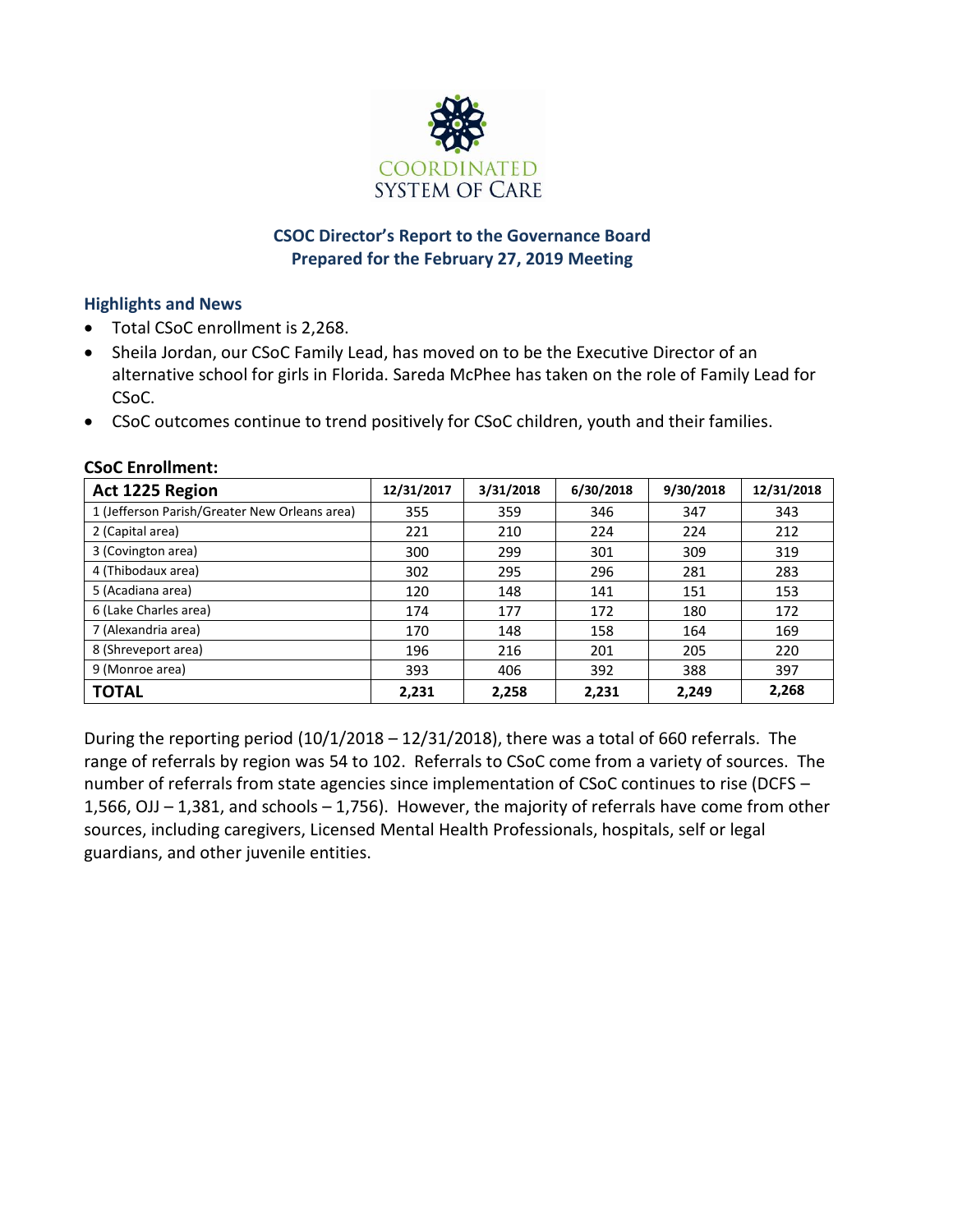# Referrals by Agency/Entity



Magellan<br>Hanza

| <b>Referring Source</b>             |        | 09/28/2018 12/28/2018 | Change         |
|-------------------------------------|--------|-----------------------|----------------|
| Caregiver                           | 3,670  | 3,798                 | 128            |
| Licensed Mental Health Professional | 2,984  | 3,086                 | 102            |
| Other                               | 2,224  | 2,345                 | 121            |
| DOE/School                          | 1,648  | 1756                  | 108            |
| Hospitals                           | 1,465  | 1,493                 | 28             |
| <b>DCFS</b>                         | 1,503  | 1,566                 | 63             |
| LLO                                 | 1,342  | 1,381                 | 39             |
| Self or Legal Guardian              | 1,073  | 1,092                 | 19             |
| <b>Other Juvenile Entities</b>      | 847    | 883                   | 36             |
| OBH                                 | 140    | 142                   | $\overline{z}$ |
| Primary Care Physician (PCP)        | 107    | 121                   | 14             |
| Total                               | 17,003 | 17,663                | 660            |

#### 4 CSoC SGB February 2019

Per request from Board members, the table below reflects referrals by region over the last four quarters. This table will continue to be included in the CSoC Director's Report.

| Act 1225 Region                               | 3/31/2018 | 6/30/2018 | 9/30/2018 | 12/31/2018 |
|-----------------------------------------------|-----------|-----------|-----------|------------|
| 1 (Jefferson Parish/Greater New Orleans area) | 75        | 73        | 79        | 80         |
| 2 (Capital area)                              | 83        | 94        | 107       | 73         |
| 3 (Covington area)                            | 113       | 127       | 100       | 102        |
| 4 (Thibodaux area)                            | 71        | 75        | 71        | 64         |
| 5 (Acadiana area)                             | 69        | 81        | 61        | 71         |
| 6 (Lake Charles area)                         | 71        | 61        | 58        | 54         |
| 7 (Alexandria area)                           | 74        | 55        | 66        | 72         |
| 8 (Shreveport area)                           | 99        | 96        | 100       | 59         |
| 9 (Monroe area)                               | 87        | 91        | 89        | 85         |
| <b>TOTAL</b>                                  | 742       | 753       | 731       | 660        |

#### **CSoC Referrals by Quarter**

The majority of children/youth enrolled in CSoC are male (1,279 or 59%). African-American is the predominant race of these young people, representing 1,250 (58%). The age groups with the highest enrollment are 10-15 years old (1,231 or 57%).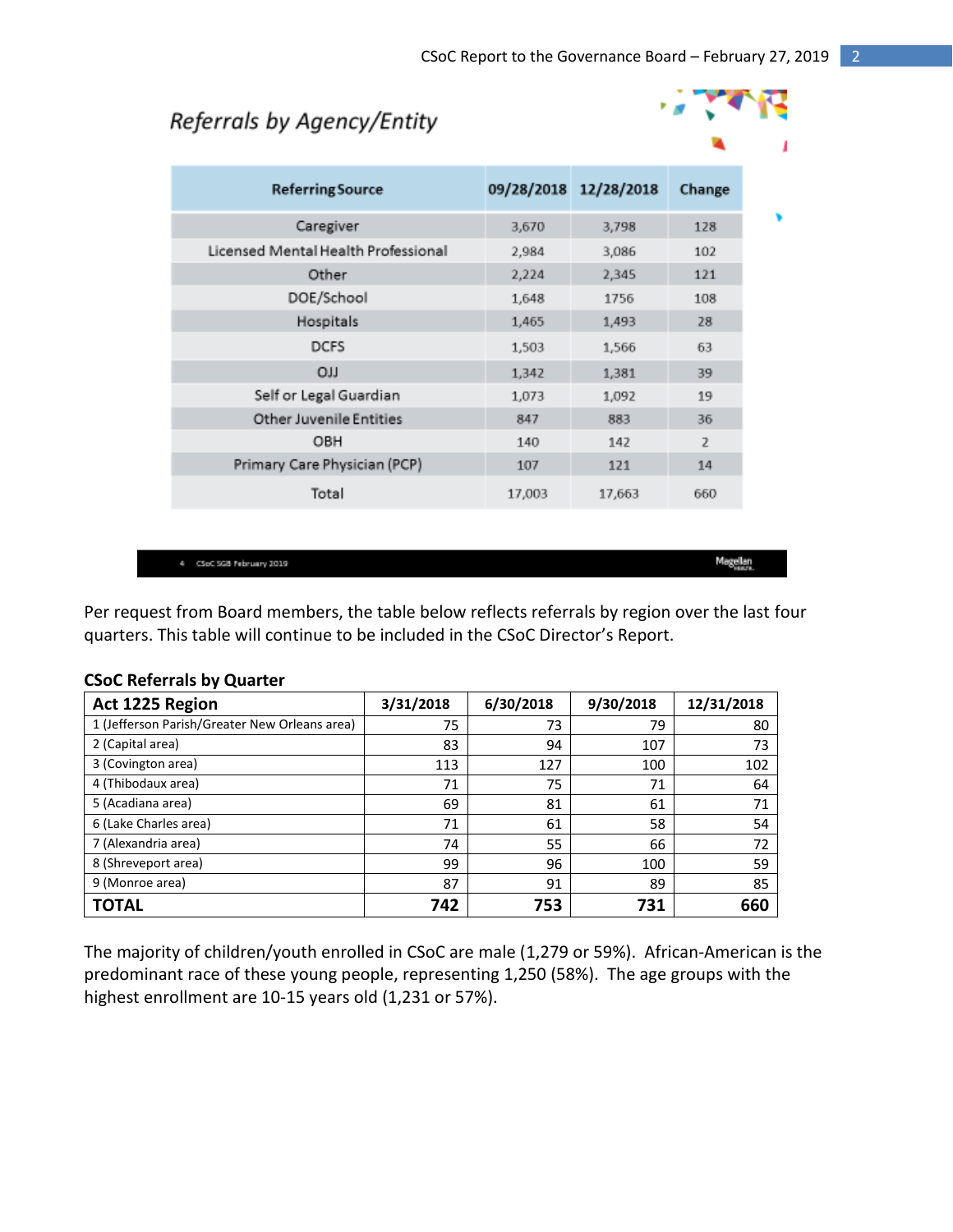### **Wraparound Agency (WAA) Community Outreach and Coordination of Service Providers:**

In this past quarter, the following Wraparound Agencies have participated in several community and resource events in order to build partnerships with the local and regional community agencies and stakeholders. These efforts serve to expand the understanding of system of care values, promote stronger working relationships and explore additional resources and supports for CSoC youth and families. Below are some examples of the functions that they have attended.

#### **Region 2 Baton Rouge Area: National Child and Family Services:**

- Region 2 will be co-hosting a Regional Advisory Committee meeting with Magellan in April.
- The Program Director is about to start serving as a core team member for Interagency Service Coordination meetings via Capital Area.

### **Region 5 Lafayette Area: Eckerd Connects:**

 Eckerd Connects in Lafayette has been working on a Comfort Kit project to help strengthen their role in the community and relationships with local law enforcement. Thei idea is to put together a "Comfort Kit" that officers on patrol can pass out to any youth they come in contact with. They have heard many stories from law enforcement officers about youth that have been exposed to trauma, anywhere from bad car accidents, drug contact, or domestic violence. The i officers can give a bag to these youth as a form of "comfort" in their time of distress. The Eckerd Drawstring bags will include a Hero's coloring book, a set of crayons, a bottle of water, a Kool-aid/lemonade packet, non-perishable snacks (goldfish, cookies, etc.), badge stickers donated by the local police department, and a flyer about Eckerd Connects that explains their program as well as contact information. They will be partnering with a local church in the community that has adopted this as a mission project. Covenant United Methodist Church in Lafayette will purchase the coloring books and have members donate the crayons, water, snacks, and drink packets. Eckerd will provide the drawstring bags. The project lead, Jamie Bethley Carter, reports that "Living with a law enforcement officer myself, I see first-hand the impact these officers can have on these youth and families during such a traumatic time. My hope is that these officers can give these youth something to know someone out there in the community cares about them and something good can come out of a bad situation." They will be making 250 Comfort Kits on March 9th, 2019. They would like to involve the Lafayette Police Department on this day as well as local media coverage. They look forward to connecting with the community on this project and hope they are able to do even more Kits in the future.

#### **Region 8 Shreveport Area: Choices**:

 The WAA continues to be a part of the leadership team guiding a community Strategic Planning Group. This initiative is focused on increasing the community's capacity to be more trauma responsive. Among the group's successes include: (1) supporting the development and training of new TBRI practitioners through Karyn Purvis Institute at TCU; (2) creating opportunities for mental health providers to receive additional training in trauma focused treatment modalities; (3) working with the local school district to develop a plan to become a trauma sensitive school system; and (4) fostering opportunities to build resiliency among youth.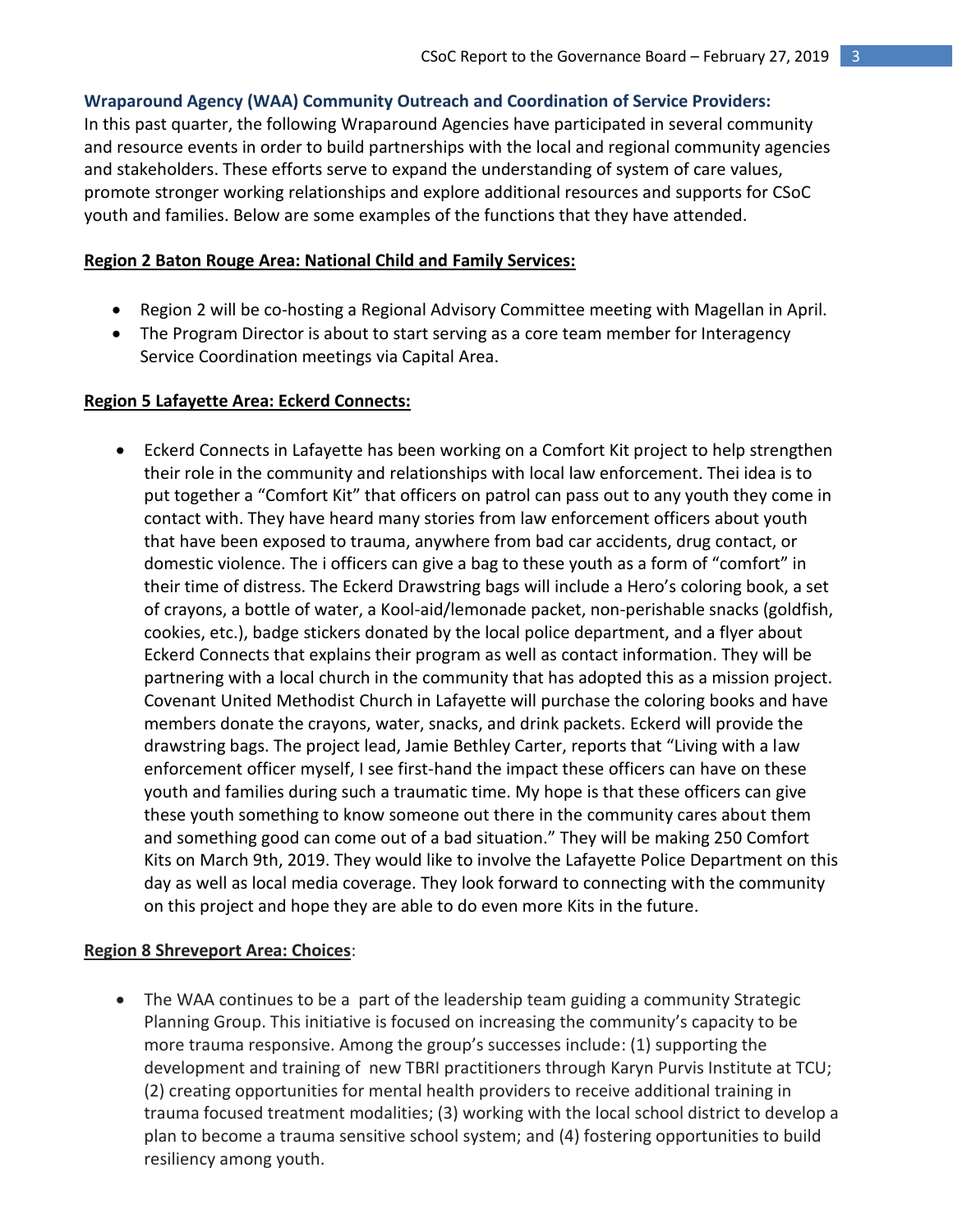#### **Family Support Organization Update:**

Behavioral Services of Louisiana (BSLA) continues to grow its staff in order to serve the full complement of CSoC youth and parents requesting parent and youth support services. Currently, the organization has 167 staff in these roles (up from 161 last quarter), located across the state. Currently, 1,590 CSoC participants are receiving services (up from 1,572 last quarter). Of those participants receiving services, 82% receive parent support and 48% receive youth support. BSLA has a new position referred to as the FSO Liaison that is going extremely well and they will begin having two liaisons in each region. The FSO Liaison is responsible for engaging all new referrals within 7-10 business days and is accessible to the family for the first 30 days while the Plan of Care is being developed. BSLA is also increasing supervisory capacity, by hiring additional supervisors in multiple regions (3, 1, 9, and 8 now all have two supervisors). Additionally, BSLA transitioned a supervisor to the Regional Trainer role to accommodate training needs. The Regional Trainer is responsible for training all new support specialists, completing the onboarding process and conducting monthly trainings with staff. Lastly, BSLA has been focusing heavily on professional development through training opportunities. The training topics include: mandated reporting, adverse incident reporting, and increased vocal presence of support specialist along with families during Child and Family Team meetings.

### **Statewide Coordinating Council**

The State CSoC team will continue to work with FSO Leadership to discuss design and implementation of the Family and Youth Advisory Boards. The FSO is beginning the process with some assessment and exploration of potential structure and content that will make the experience meaningful for families and youth across the regions. Follow-up discussions are being planned in order to solidify a timeline and plan for beginning to build these important groups across the State.

#### **CSoC Finance and Audit Committee:**

This committee meets on an 'as needed' basis and did enot met during this quarter.

## **CSoC Quality Assurance (QA) Committee:**

Committee Chair, Cindy Guitrau, will report to the Board during today's meeting.

## **Provider Network:**

## **Short-term Respite**

There are 16 STR providers this quarter.

## **Independent Living Skills Building**

There are 172 ILSB providers throughout the regions.

## **Trends in Children/Youth Outcomes Data:**

## **Inpatient Psychiatric and Emergency Room Utilization**

Source: Medicaid Claims: Calendar Year 2018, Quarter 4

Utilization of inpatient psychiatric hospitalization for CSoC youth who were enrolled in CSoC for more than 90 days. Review includes use of inpatient psychiatric hospitalization 90 days **before enrollment i**n CSoC and 90 days **post-discharge** from CSoC.

- Data reveals an **74% decrease** in the **use of inpatient psychiatric hospitalization in the 90 days post-discharge from CSoC.**
- Data also reveals a **85.4% decrease in the use of the emergency room for behavioral health diagnosis for the same population.**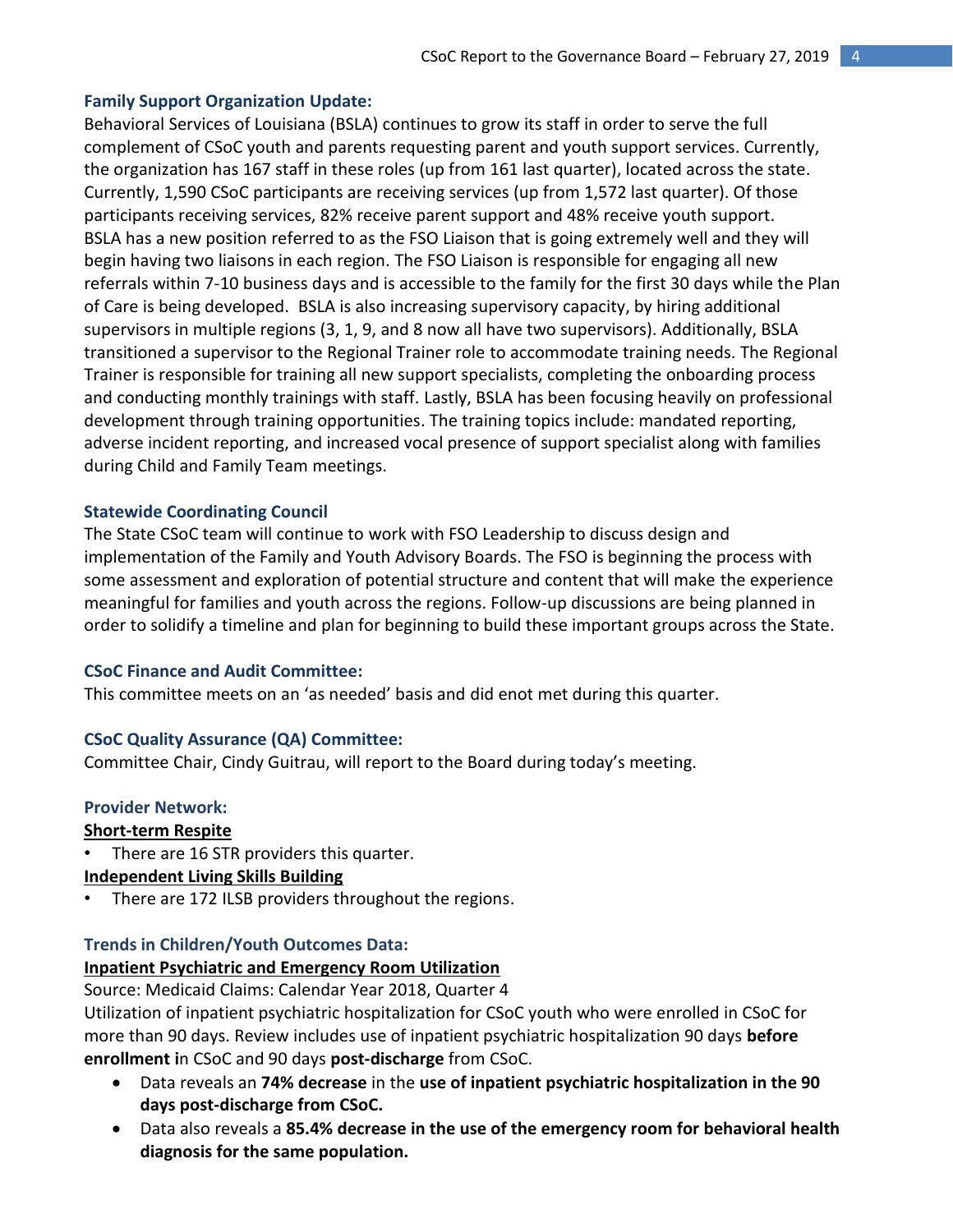#### **CSoC Children Inpatient Psychiatric Utilization**

Source: Magellan

- Percent of CSoC members (under 22) who were served in a psychiatric hospital during the quarter: 135 or 5.00%
- Average length of stay for CSoC members (under 22) in psychiatric hospitalization: 6.55 days

| <b>TYPE OF</b><br><b>SETTING</b>     | <b>MEMBER COUNT:</b><br>all members who<br>spent any days in<br>restrictive settings<br>(levels shown<br>below) | <b>NUMBER OF CHILDREN</b><br>UNDER AGE 22 ENROLLED<br>WITH MCO DURING<br><b>REPORTING PERIOD</b> | <b>PERCENT</b> | <b>ALOS</b> |
|--------------------------------------|-----------------------------------------------------------------------------------------------------------------|--------------------------------------------------------------------------------------------------|----------------|-------------|
| Inpatient<br>Psychiatric<br>Hospital | 135                                                                                                             | 2,699                                                                                            | 5.00%          | 6.55        |

# CSoC Children Inpatient Psychiatric Utilization

| 17 CSpC SGB February 2019 |  |
|---------------------------|--|

Magellan

#### **CANS Outcomes Data**

Source: Magellan

Outcomes Findings: An analysis of the global CANS scores beginning at initial intake and then at discharge for 466 youth with valid data of the 481 youth discharged during the quarter showed:

- A mean score decrease of 16.08 points
- 75.75% of youth showed improved clinical functioning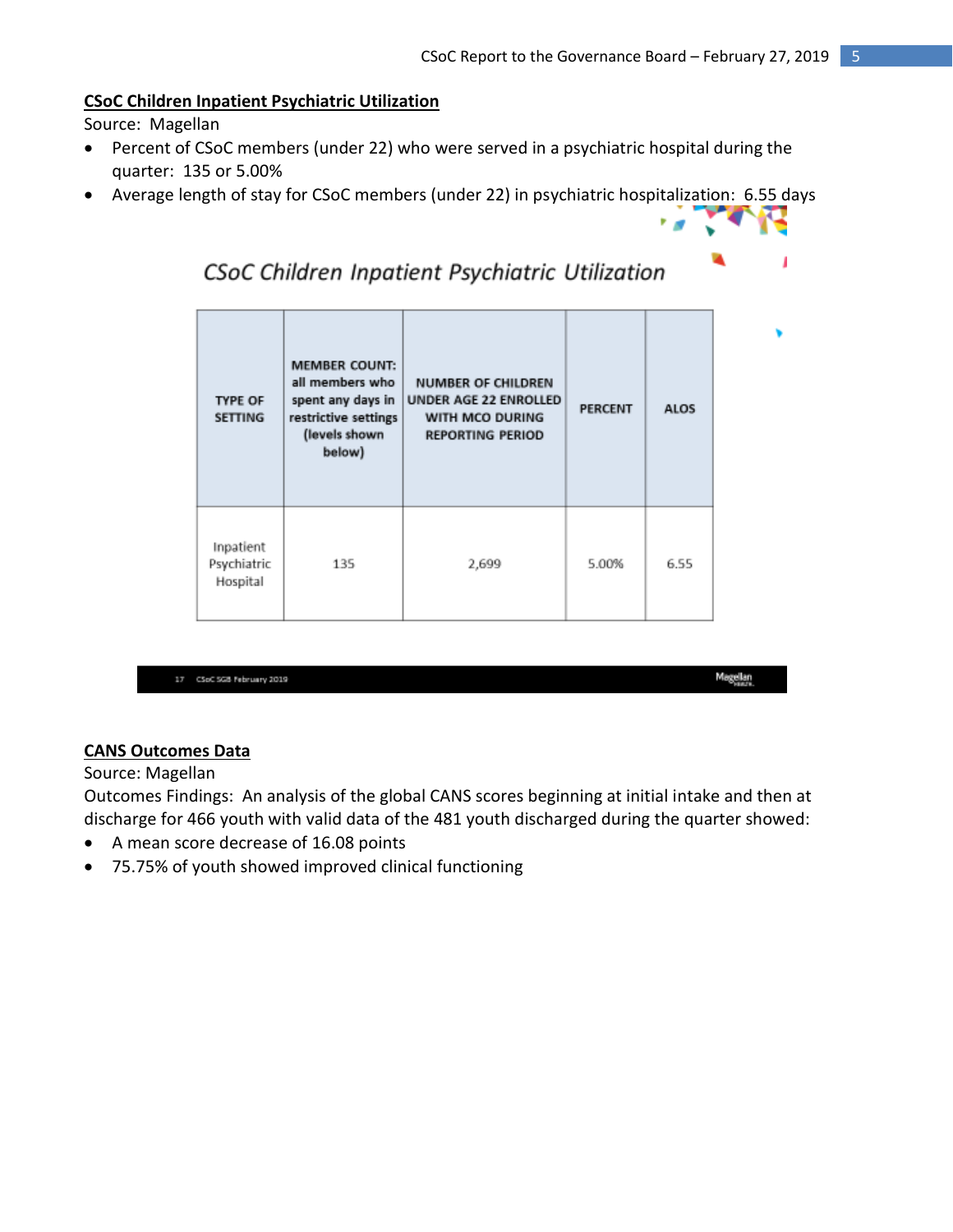

Child and Adolescent Needs and Strengths (CANS) **Outcomes: Clinical Functioning** 

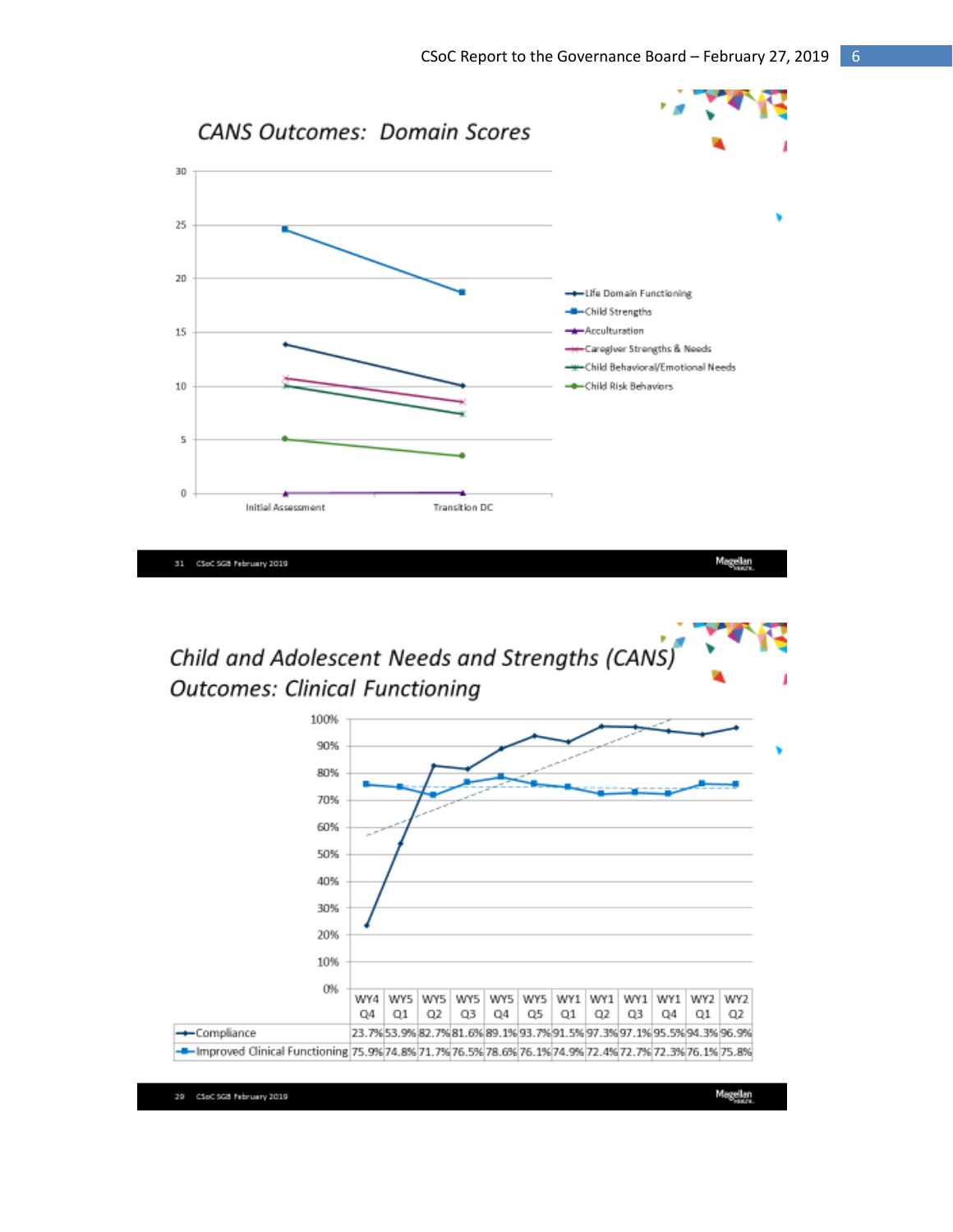Magellan

## **School Outcomes**

Source: Magellan

The CANS school module, which evaluates school functioning, is regularly applied when children and youth initially enroll in CSoC, then every 180 days after enrollment and at discharge. This offers a more consistent and objective picture of a youth's school functioning over time. The following results were documented:

- 71.71% showed improved school functioning
- 67.93% showed improved school behavior



#### **Youth with an IEP**

Source: Magellan

 A review of the enrollment for this time period indicates that approximately 33.48% of the children/youth enrolled in CSoC had a current IEP meaning that they are receiving special education services in the school system.

## **Home and Community Based Services**

26 CSoC SGB Pebruary 2019

Source: Magellan

 The use of Home and Community-Based Services remained lower than past reporting periods due to termination of the previous Family Support Organization (FSO) from the Magellan provider network. Service utilization is higher than during the last reporting period as the new FSO continues to serve more CSoC members statewide. The utilization of services is expected to continue to trend upward going forward.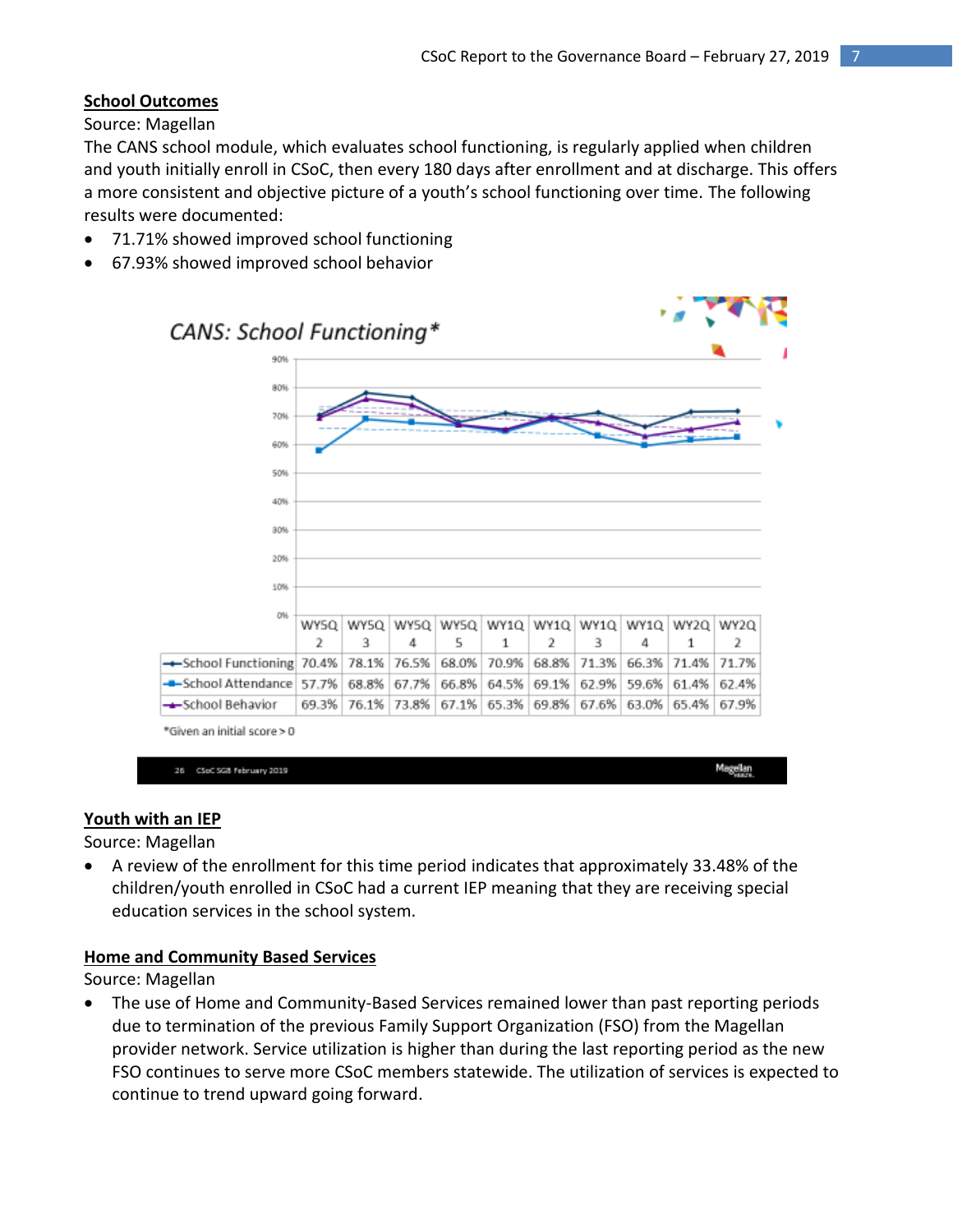

## **Living Situation at Discharge from CSoC**

Source: Magellan

 Percent of youth whose living situation at discharge from CSoC is a home and community based setting: 94.59%

| <b>REGION</b>           | Percent of children whose living situation at<br>discharge is a HCB setting |
|-------------------------|-----------------------------------------------------------------------------|
| 1                       | 96.92%                                                                      |
| $\overline{\mathbf{z}}$ | 98.39%                                                                      |
| 3                       | 90.14%                                                                      |
| 4                       | 97.87%                                                                      |
| 5                       | 97.78%                                                                      |
| 6                       | 89.47%                                                                      |
| 7                       | 94.34%                                                                      |
| 8                       | 85.00%                                                                      |
| 9                       | 98.33%                                                                      |
| <b>Statewide Total</b>  | 94.59%                                                                      |

Living Situation at Discharge